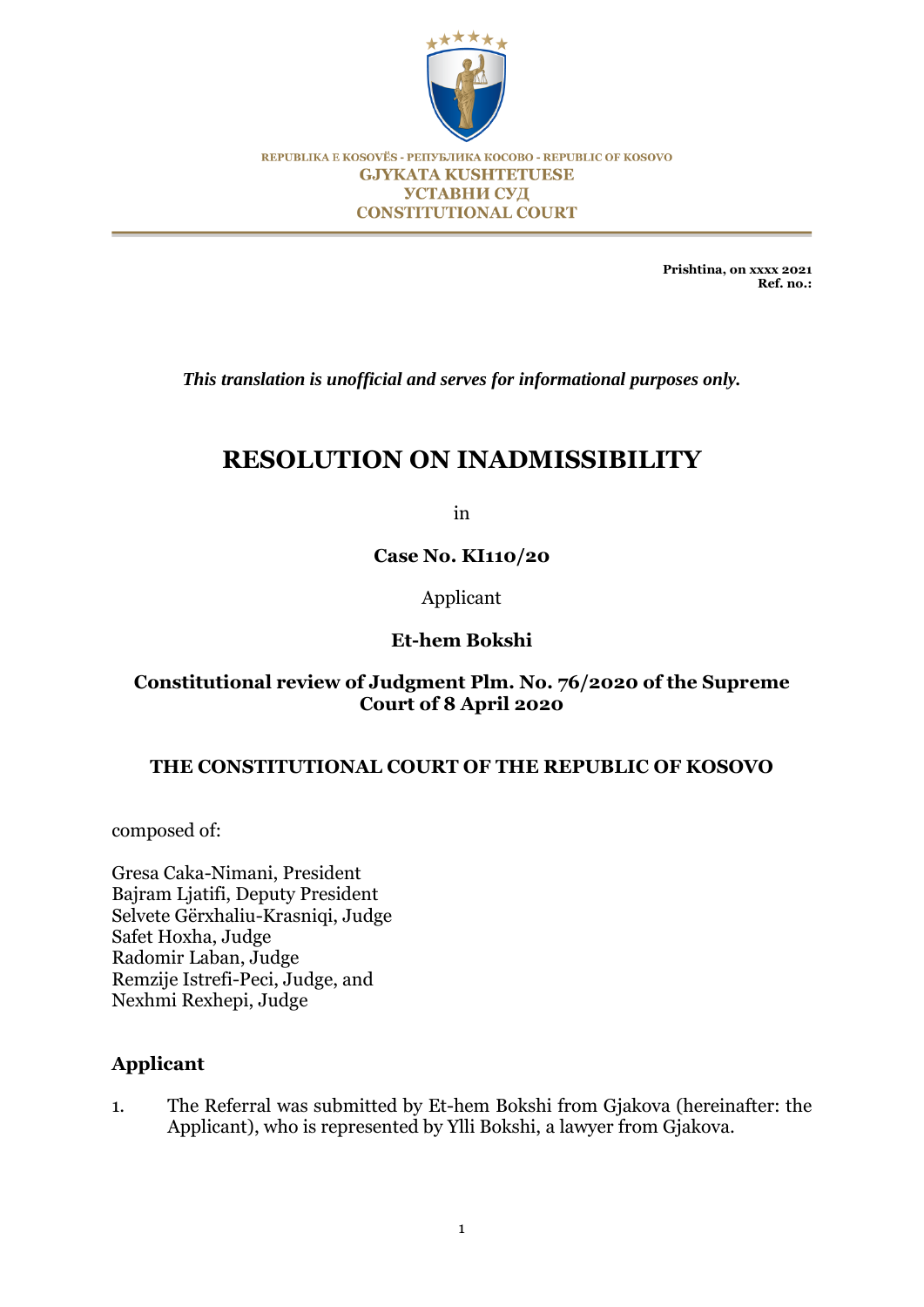2. The Court notes that the same Judgment of the Supreme Court was challenged in case KI 108 20 where the Applicant is Luan Kazazi

# **Challenged decision**

3. The Applicant challenges Judgment Plm. No. 76/2020 of the Supreme Court of 8 April 2020, in conjunction with Judgment PA1. No. 1265/2019 of the Court of Appeals of Kosovo of 12 November 2019 and Judgment P. No. 540/13 of the Basic Court in Gjakova of 6 June 2019.

# **Subject matter**

4. The subject matter is the constitutional review of the challenged Judgment, whereby, according to the Applicant's allegations, his rights guaranteed by Article 31 [Right to Fair and Impartial Trial] of the Constitution of the Republic of Kosovo (hereinafter: the Constitution), in conjunction with Article 6 (1) (Right to a fair trial) of the European Convention on Human Rights (hereinafter: ECHR), as well as Article 1 of Protocol No. 1 (Protection of property) of the ECHR have been violated.

# **Legal basis**

5. The Referral is based on paragraphs 1 and 7 of Article 113 [Jurisdiction and Authorized Parties] of the Constitution, Articles 22 [Processing Referrals], 47 [Individual Requests] and 48 [Accuracy of the Referral] of the of Law No. 03/L-121 on the Constitutional Court of the Republic of Kosovo (hereinafter: the Law) and Rule 32 [Filing of Referrals and Replies] of the Rules of Procedure of the Constitutional Court (hereinafter: the Rules of Procedure).

# **Proceedings before the Constitutional Court**

- 6. On 9 July 2020, the Applicant submitted the Referral to the Constitutional Court of the Republic of Kosovo (hereinafter: the Court).
- 7. On 14 July 2020, the President of the Court appointed Judge Bajram Ljatifi as Judge Rapporteur in the first Referral, and the Review Panel in the first Referral, composed of Judges: Bekim Sejdiu (Presiding), Selvete Gërxhaliu Krasniqi and Gresa Caka Nimani.
- 8. On 21 July 2020, the President of the Court, in accordance Rule 40 (1) of the Rules of Procedure, ordered the joinder of Referrals KI108/20 and KI110/20, due to the fact that both the first Referral and the second Referral are about the same court proceedings, consequently the Judge Rapporteur and the composition of the Review Panel remain the same in both cases, as in Referral KI108/20.
- 9. On 10 August 2020, the Court notified the Applicants about the joinder of the Referrals and at the same time requested the Applicants to complete the official referral form and submit it to the Court, On the same date the Court sent a copy of the Referral to the Supreme Court.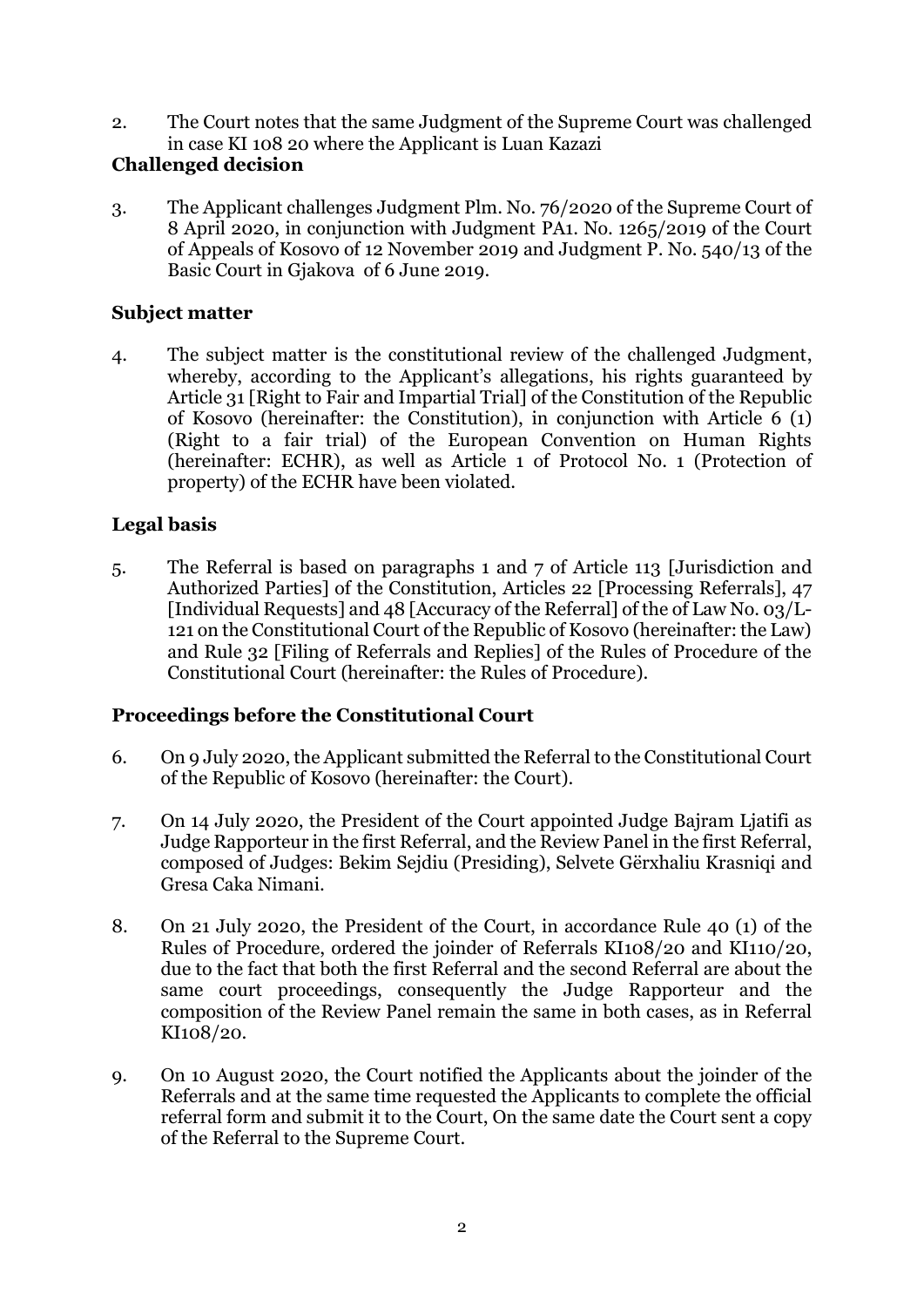- 10. On 17 May 2021, pursuant to paragraph 5 of Article 114 [Composition and Mandate of the Constitutional Court] of the Constitution and Rule 12 (Election of President and Deputy President) of the Rules of Procedure, Judge Gresa Caka-Nimani was elected President of the Constitutional Court. Based on paragraph 4 of Rule 12 of the Rules of Procedure and Decision KK-SP 71-2/21, of 17 May 2021 of the Court, it was determined that Judge Gresa Caka-Nimani will take over the duty of the President of the Court after the end of the mandate of the current President of the Court Arta Rama-Hajrizi on 26 June 2021.
- 11. On 25 May 2021, based on item 1.1 of paragraph 1 of Article 9 (Prior termination of the mandate) of the Law and Rule 7 (Resignation of Judges) of the Rules of Procedure, Judge Bekim Sejdiu resigned as a judge before the Constitutional Court.
- 12. On 27 May 2021, the President of the Court Arta Rama-Hajrizi, by Decision KSH 108/20, appointed Judge Remzije Istrefi-Peci as member of the Review Panel replacing Judge Bekim Sejdiu.
- 13. On 31 May 2021, the President of the Court Arta Rama-Hajrizi, by Decision No. KK 160/21 determined that Judge Gresa Caka-Nimani be appointed as Presiding in the Review Panels in cases where she was appointed as member of Panels, including the present case.
- 14. On 26 June 2021, pursuant to paragraph 4 of Rule 12 of the Rules of Procedure and Decision KK-SP 71-2/21 of 17 May 2021 of the Court, Judge Gresa Caka-Nimani took over the duty of the President of the Court, while based on item 1.1 of paragraph 1 of Article 8 (Termination of mandate) of the Law, President Arta Rama-Hajrizi ended the mandate of the President and Judge of the Constitutional Court.
- 15. On 30 August 2021, as there was no reply to the letter sent previously of 10 August 2020, the Court sent again a letter to the Applicant, whereby it notified the Applicant about the registration of the Referral and by which it again requested him to fill out the referral form.
- 16. On 10 September 2021, the Applicant responded to the Court's letter of 30 August 2021 and submitted to the Court the completed referral form of the Constitutional Court of Kosovo, while in the case KI 108/20 the Applicant did not respond to the request sent by the Court.
- 17. On 7 October 2021, pursuant to Rule 40 (3) of the Rules of Procedure, the Court decided to review Referrals KI108/20 and KI110/20 separately, as individual cases, with the same Judge Rapporteur and the Review Panel.
- 18. On 12 October 2020, the Court notified the Applicants in cases KI108/20 and KI110/20 and the Supreme Court about the severance of referrals.
- 19. On 3 November 2021, the Review Panel considered the report of the Judge Rapporteur, and by majority of votes recommended to the Court the inadmissibility of the Referral.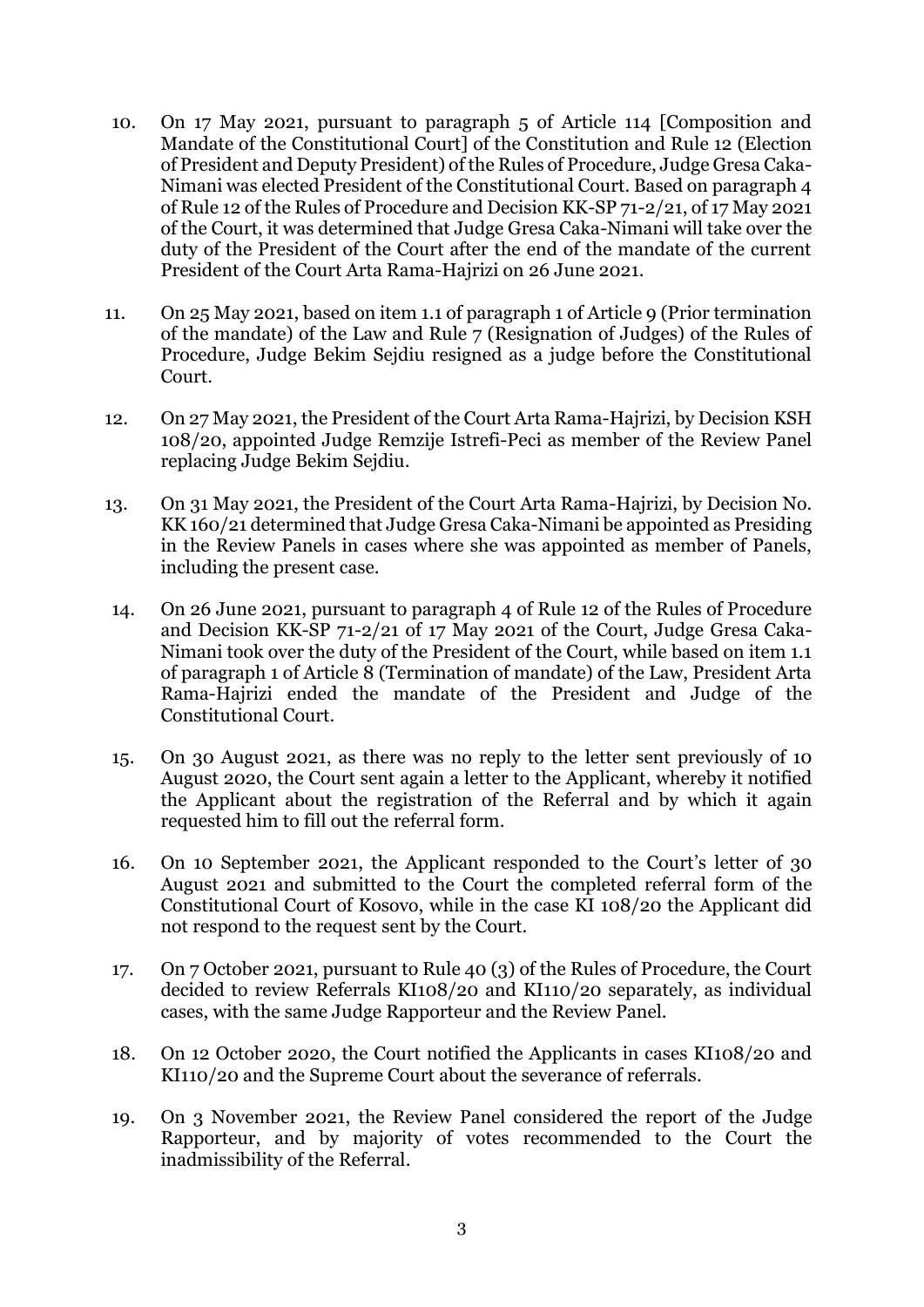#### **Summary of facts** *Procedures that have been conducted at the Tax Administration of Kosovo due to non-fulfillment of tax obligations*

- 20. On an unspecified date, the Tax Authority of Kosovo (hereinafter TAK) after conducting the inspection and calculation of additional tax, through control has identified irregularities in the registration and reporting of revenues for fiscal years 2008, 2009, 2010 and 2011 to the business entity NPT "Marigona" in coownership of the Applicants, and consequently in this regard TAK notified the Applicant about its findings and obliged him to pay the tax liabilities identified after the inspection and to pay the monetary fine for the offense committed.
- 21. On 12 March 2012, the Applicant filed a complaint against the notification of TAK to the TAK Complaints Panel on the grounds of incorrect application of legal provisions, incomplete and incorrect determination of factual situation and irregular application of the procedure.
- 22. On 2 May 2012, the TAK Complaints Panel, by Decision no. 57/2012 partially approved the Applicant's complaint in a way that reduced the amount of debt for the period for fiscal years 2008, 2009 and 2010, while the debt for the remaining period and the fine for irregularities found during the control were confirmed.

# *Proceedings conducted before the regular courts regarding the criminal liability of the Applicant*

- 23. On 25 March 2015, the Basic Prosecution of Gjakova filed the indictment under number PP/II. no. 756/2013 against the Applicant and L.K., for the criminal offense of tax evasion for the period from January 2007 to May 2011 on behalf of the business entity NPT "Marigona" in co-ownership of the Applicant.
- 24. On 11 April 2019, the Basic Court in Gjakova (hereinafter the Basic Court) by Judgment (P. no. 540/13) found the Applicant guilty because during 2009, until May 2011, in the capacity of director and co-owner of the entity NPT "Marigona" LLC based in Gjakova, has avoided reporting and payment of tax for his activities in the business of NPT "Marigona" LLC, so they have not declared the actual turnover they had in business activities and thus caused damage to the Tax Administration of Kosovo (hereinafter: TAK) in the period from January 2007 to the end of 2008, the court found that the criminal prosecution had reached the absolute statute of limitation.
- 25. On an unspecified date, the Applicant filed an appeal with the Court of Appeals against the Judgment of the Basic Court (P. no. 540/13) of 11 April 2019. The Applicant bases his appeal *inter alia*, on the allegation that throughout the proceedings he has consistently stated his objection to the indictment as regards the timeframe for filing the indictment. The Applicant also challenged the conclusions and findings of the expert involved in his case *"on the grounds of essential violations of the contested procedure, incomplete and erroneous determination of factual situation and erroneous application of substantive law".*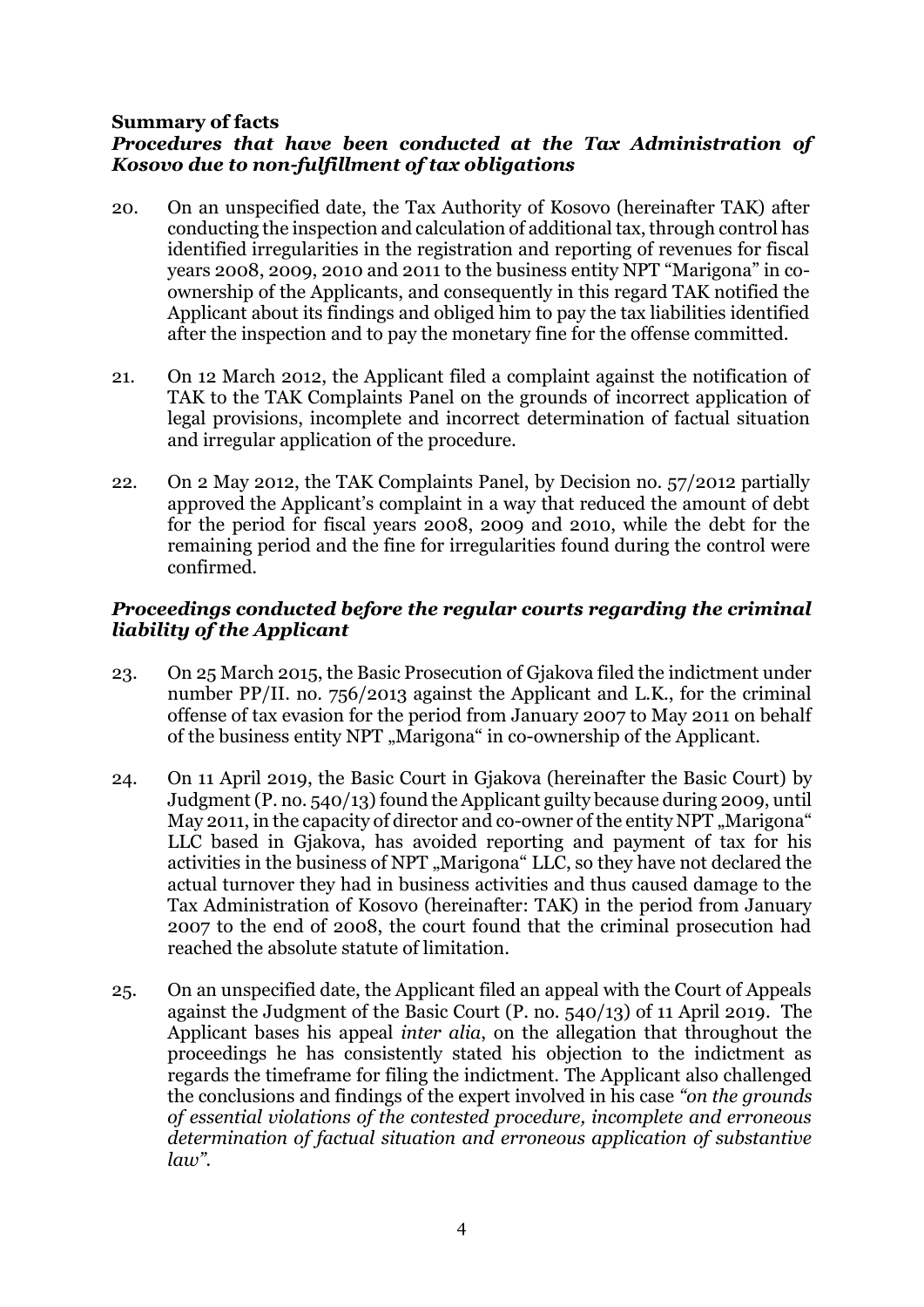- 26. On 12 November 2019, the Court of Appeals by Judgment (PA 1. no. 1265/2019) rejected the Applicant's appeal as ungrounded and upheld the Judgment of the Basic Court in its entirety.
- 27. In the part of the reasoning of the judgment of the Court of Appeals regarding the time limit of the investigative procedure, namely the time limit for filing the indictment, it is stated, *"The indictment was filed within 1 year as provided by Article 69 of the special law, Law no. 03/L-222 on Tax Administration and Procedures, because the decision to initiate investigations PP/II. no. 756/2012 was served on 14.05.2013, while the indictment PP/II. no. 756/2012 was submitted to the court on 14.11.2013, which means within a period of one year, in accordance with Article 69 of Law no. 03/L-222 on Tax Administration and Procedures, while regarding the indictment PP/II. no. 756/2012 of 25.03.2015, this court considers that we are not dealing with two indictments as claimed by the defense counsels of the accused with complaints, because according to the letter of the prosecution of 25.03.2015 it is confirmed that only the technical error regarding the legal qualification of the criminal offense was corrected, therefore the appealing allegations regarding essential violations of the provisions of the criminal procedure are ungrounded".*
- 28. In the part of the reasoning of the judgment, which has to do with challenging the conclusion of the financial expert A. Sh., the Court of Appeals states, "*expert A. Sh., who during the court hearing stated that: The first instance court has given full trust to the testimony of expert A. Sh. because the latter is in line with the testimony of witnesses, as to the issue that fact that the accused as coowners of the business "Marigona" have evaded tax is indisputable and the first instance court first gave the expert full trust because the latter has very clearly explained the findings and shortcomings in the TAK report and based on the documentation provided by the Prosecution and the reports of TAK inspectors, the latter has made the elaboration over years summarized for tax evasion and obligations that have been made by business entity B "Marigona" in years 2005 to 2010 and the same in a tabular way with his expertise has presented evasion from tax by business entity "Marigona" to which expertise the court has given the trust.*
- 29. On an unspecified date, the Applicant filed with the Supreme Court a request for protection of legality *on the grounds of essential violations of the criminal procedure, erroneous and incomplete determination of the factual situation and violation of the criminal law,* raising the same allegations as in the procedure before the Court of Appeals regarding the deadline for filing the indictment, namely the development of the investigative procedure as well as the findings of the expert.
- 30. On 10 March 2020, the Office of the Chief State Prosecutor by submission KMLP. II. no. 44/2020 proposed that the Applicant's request for protection of legality be rejected as ungrounded.
- 31. On 8 April 2020, the Supreme Court by Judgment PML. no. 76/2020 rejected the Applicant's request for protection of legality which he filed against the judgment of the second instance court of 12 November 2019 and the judgment of the first instance court of 11 April 2019.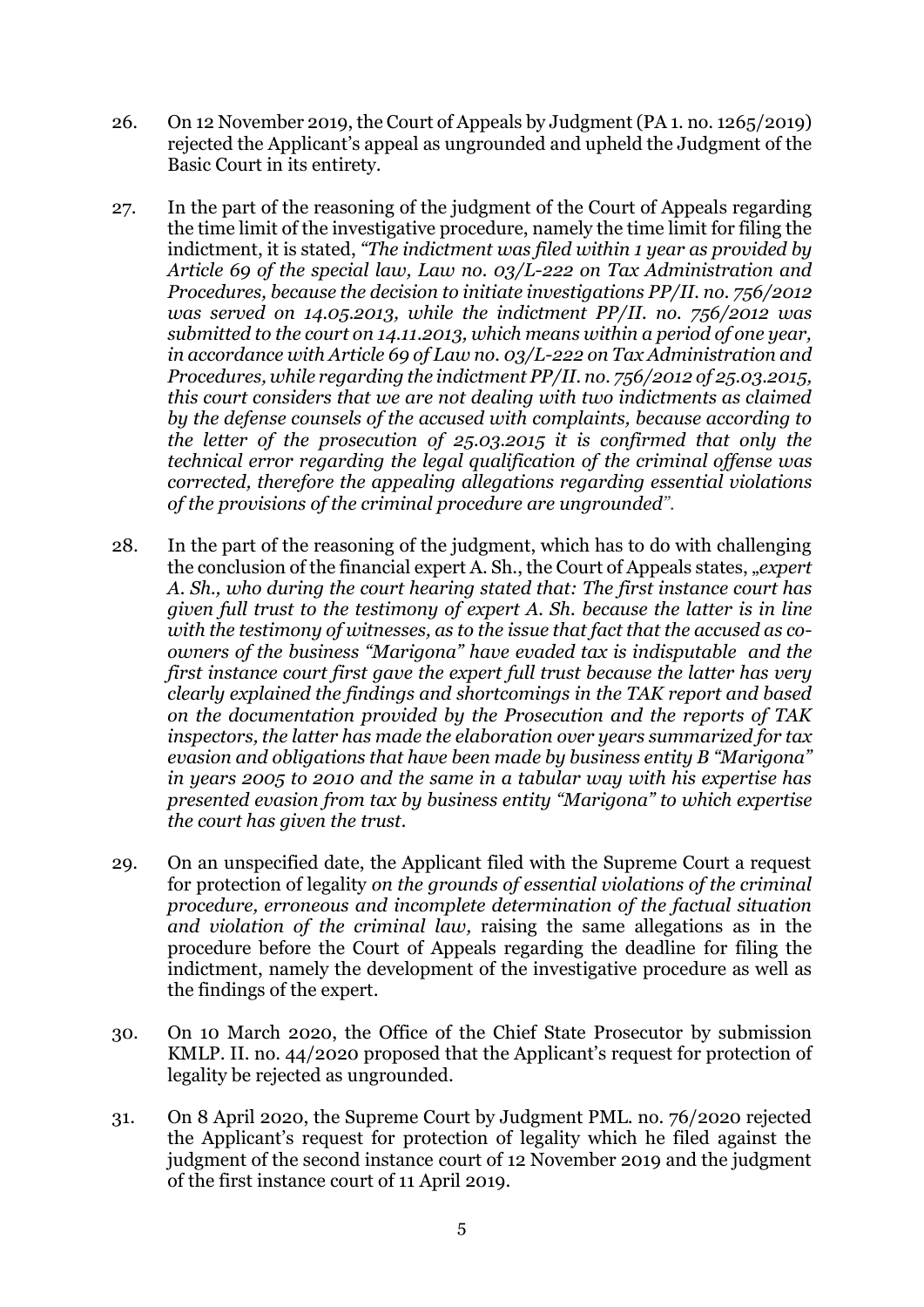- 32. In the part of the reasoning of the judgment of the Supreme Court, which has to do with the time limit of the investigation procedure, namely the time limit for filing an indictment, it is stated that, *"this court finds that this claim of the defense counsels of the accused is ungrounded, as the indictment was filed within the time limit as provided by Article 69 of the special law, Law no. 03/L-222 on Tax Administration and Procedures, because the decision to initiate investigations was issued on 14.05.2013, while the indictment was submitted to the court on 14.11.2013, which means within a period of one year, in accordance with Article 69 of this Law. Regarding the second indictment of 25.03.2015 as claimed by the defense, this does not stand, because according to the case file it follows that the document of prosecution dated 25.03.2015 proves that only the technical error regarding the legal qualification of the criminal offense has been rectified, therefore the appealing allegations regarding the essential violations of the provisions of the criminal procedure are ungrounded".*
- 33. In the reasoning of the part of the Judgment of the Supreme Court which has to do with the challenging of the conclusion of the financial expert A.Sh., the Supreme Court states that the Applicant "*did not give reasons that would establish the contradictions of the expert's expertise and his contradictions with the evidence as claimed by the defense, from this court rightly found that the appointment of another expert was unnecessary for this criminal case, and accordingly pursuant to Article 142 of the CPCK, the court may appoint another expert if the data and findings of the experts differ substantially or when their findings are unclear, incomplete or in contradiction with themselves or with the circumstances examined and in this case these flaws cannot be avoided, by re-examination of experts the opinion of other experts may be sought, and in this case the court rightly assessed that the defense did not provide sufficient reasons regarding the contradictions or findings of expert Ali Shunjaku and there was no other expert on the matter and therefore rejected the defense proposal as ungrounded, and the allegation that the principle of "equality of arms" had been violated turns out to be ungrounded, because there can be no question of any violation of equality".*

# **Applicant's allegations**

34. The Applicant alleges that the challenged judgments of the regular courts violated his rights guaranteed by Article 31 [Right to Fair and Impartial Trial] of the Constitution of the Republic of Kosovo (hereinafter: the Constitution) and Article 6 (Right to a fair trial) and Article 1 of Protocol no. 1 (Protection of property) of the European Convention on Human Rights (hereinafter: the ECHR).

*Allegations of violation of Article 31 of the Constitution and Article 6 of the ECHR in relation to the principle Ne bis in idem*

35. *The fundamental principle has been violated: Ne bis in idem, also for two reasons, namely, a) Article 69 provides that the duration of the investigation of criminal offenses in the field of taxes for the completion of investigations in relation to tax offenses is one year with the possibility of further extension of*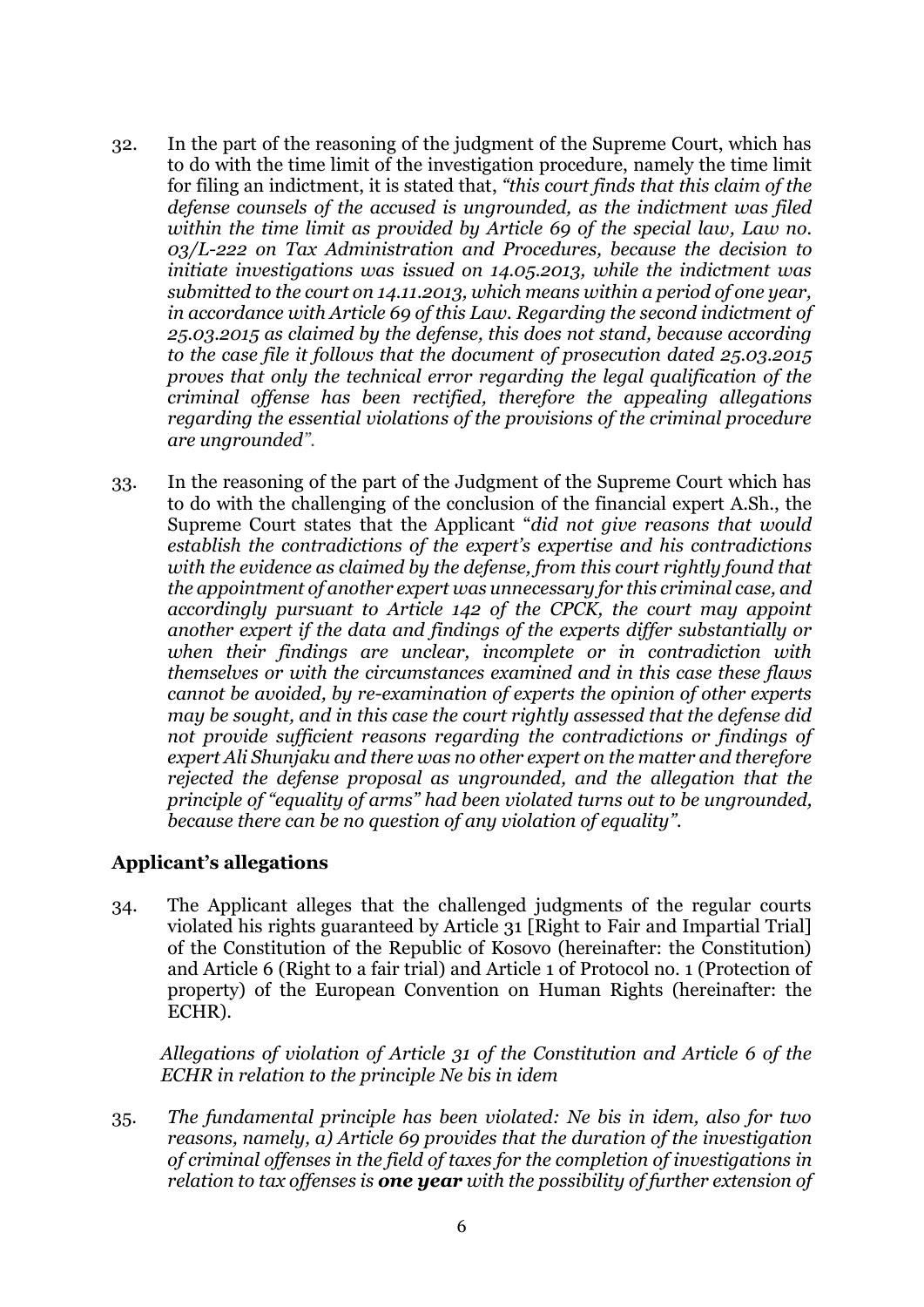*such additional time necessary and justified by the complexity of the case by the decision of the pre-trial judge. In this case it is not disputed that no request for extension of the investigation deadline has been submitted and as the investigations have lasted longer than one year, according to any indictment. This provision, in addition to being a lex specialis for tax offenses, is even more favorable to the defendant and this should be applied. Based on the above, the investigation should have been terminated, - Article 159, paragraph 1, of the CPCRK and b) The other violation on the basis of ne bis in idem lies in the fact that the TAK has conducted a punitive procedure of the Law on Tax Administration of Kosovo [. ..] due to irregularities encountered in the controls conducted at the business entity NTB "B-Marigona" with NRB 600204292, was issued a penalty in the amount of 1,000.00 € according to Law 03/L-222, Article 53, paragraph 2.4. […] The control of TAK, argues that TAK has reviewed the penalty-fine, i.e. sanction, and on the other hand argues that in criminal proceedings should have been conducted in accordance with Law no. 04/L-030 on liability of legal persons for criminal offenses.*

36. When it comes to the violation of the *Ne bis in idem* principle, the Applicant also refers to the case law of the ECtHR, namely the case *Maresti v. Croatia*, Judgment of 25 June 2009, which elaborates on the application of the principle *Ne bis in idem*.

*Allegations of violation of Article 31 of the Constitution and Article 6 of the ECHR in relation to the principle of equality of arms*

37. The challenged report was issued by a partial expert, because the Applicant did not have an effective opportunity to participate in the expertise preparation process, the rejection of the request for the appointment of a new expert was not justified at all, therefore, the principle of "equality of arms" has been violated against the Applicant.

*Allegations of violation of Article 31 of the Constitution and Article 6 of the ECHR regarding erroneous or arbitrary manner of application of legal provisions*

*In the investigation procedure that preceded the criminal report of TAK, as well as during the investigations by the State Prosecutor's Office, no action was taken within the meaning of Article 122, paragraph 2 and 132, paragraph 5.7 of the CPCRK, paragraph 5 of CPCRK, and such an action constitutes arbitrariness and makes this trial unfair and incorrect, namely such an action constitutes a violation of Article 6 § 1 of the ECHR (Right to a fair trial).*

38. The Applicant also initiated these allegations regarding the filing of the indictment, namely the conduct of the investigation procedure, as well as the findings of the expert in the Court of Appeals and the Supreme Court.

*Allegations of violation of Article 1 of Protocol no. 1 of the ECHR*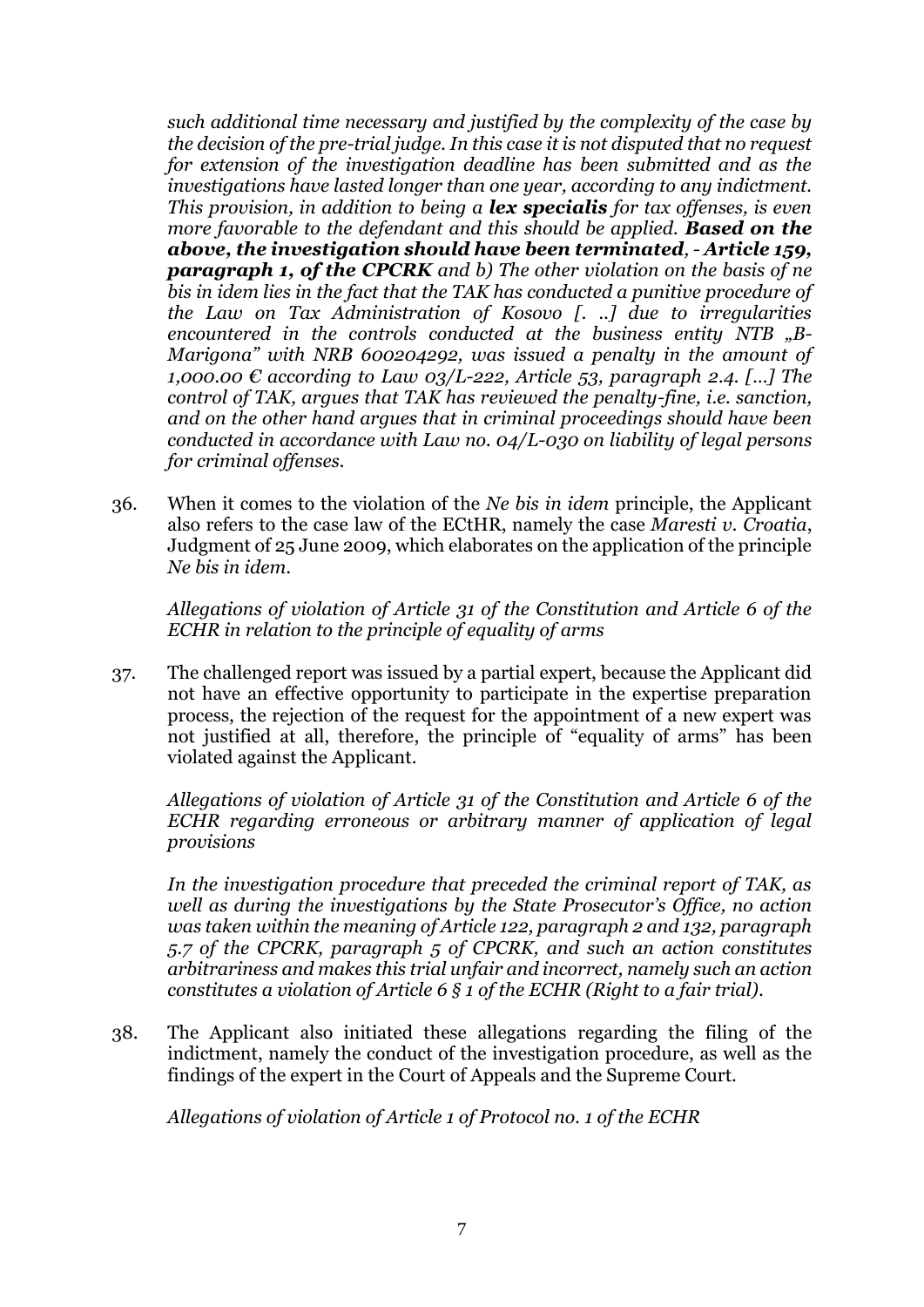- 39. The Applicant merely alleges a violation of Article 1 of Protocol No. 1. of the ECHR, but he does not reason or explain how the violation of this article came occurred.
- 40. The Applicant proposes to the Court to declare his Referral admissible, to find a violation of Article 31 of the Constitution in conjunction with Article 6 of the ECHR, as well as a violation of Article 1 of Protocol No. 1. of the ECHR; and that the challenged judgments of the regular courts be declared invalid.

### **Relevant constitutional and legal provisions**

# **Constitution of the Republic of Kosovo**

### **Article 31 [Right to Fair and Impartial Trial]**

*1. Everyone shall be guaranteed equal protection of rights in the proceedings before courts, other state authorities and holders of public powers.* 

*2. Everyone is entitled to a fair and impartial public hearing as to the determination of one's rights and obligations or as to any criminal charges within a reasonable time by an independent and impartial tribunal established by law.*

*[…]*

# **European Convention on Human Rights**

#### **Article 6 (Right to a fair trial)**

*1. In the determination of his civil rights and obligations or of any criminal charge against him, everyone is entitled to a fair and public hearing within a reasonable time by an independent and impartial tribunal established by*  law. Judgment shall be pronounced publicly but the press and public may *be excluded from all or part of the trial in the interests of morals, public order or national security in a democratic society, where the interests of juveniles or the protection of the private life of the parties so require, or to the extent strictly necessary in the opinion of the court in special circumstances where publicity would prejudice the interests of justice.* 

[...]

# **Protocol No. 1 of the Convention for the protection of human rights and fundamental freedoms**

#### **Article 1 Protection of property**

*Every natural or legal person is entitled to the peaceful enjoyment of his possessions. No one shall be deprived of his possessions except in the public*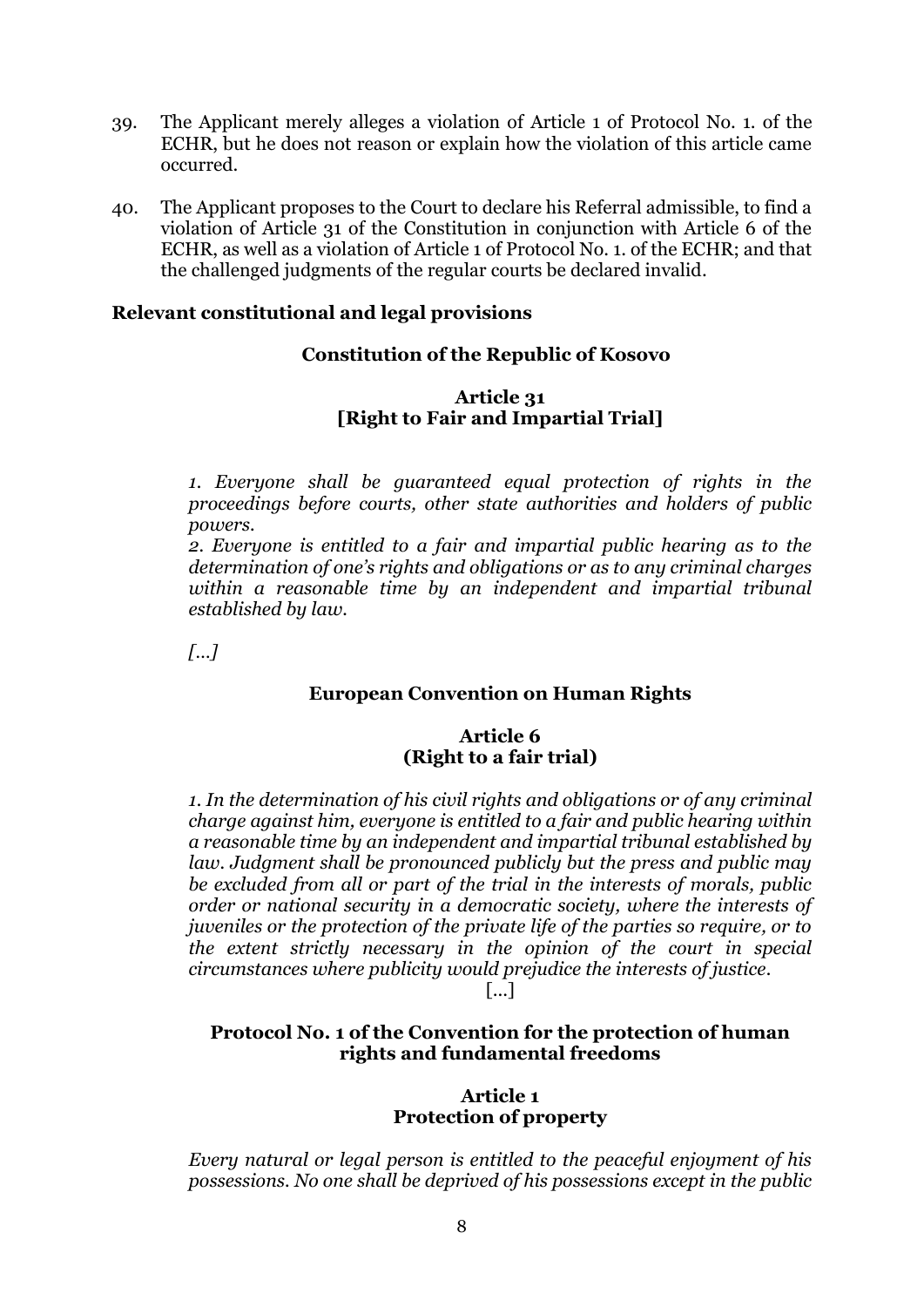*interest and subject to the conditions provided for by law and by the general principles of international law..*

# [...]

### **Law No. 03/L-222 on Tax Administration and Procedures of 12 July 2010**

### **Article 69 Duration of an investigation of criminal tax offenses**

*The period for the completion of the investigation of a criminal tax offense is one year with the possibility of a further extension of such additional time as necessary and justified by the complexity of the case upon the decision of the pre-trial judge*.

# **Admissibility of the Referral**

- 41. The Court first examines whether the Applicant has fulfilled the admissibility requirements established in the Constitution, and further specified in the Law and the Rules of Procedure.
- 42. In this respect, the Court refers to paragraphs 1 and 7 of Article 113 [Jurisdiction and Authorized Parties] of the Constitution, which establish:

Article 113 [Jurisdiction and Authorized Parties]

*"1. The Constitutional Court decides only on matters referred to the court in a legal manner by authorized parties.*

*[...]*

*7. Individuals are authorized to refer violations by public authorities of their individual rights and freedoms guaranteed by the Constitution, but only after exhaustion of all legal remedies provided by law."*

*[...]*

43. In addition, the Court also examines whether the Applicant fulfilled the admissibility requirements as further prescribed by the Law, namely Articles 47, 48 and 49 of the Law, which establish:

### Article 47 [Individual Requests]

*"1. Every individual is entitled to request from the Constitutional Court legal protection when he considers that his/her individual rights and freedoms guaranteed by the Constitution are violated by a public authority. 2. The individual may submit the referral in question only after he/she has exhausted all the legal remedies provided by the law."*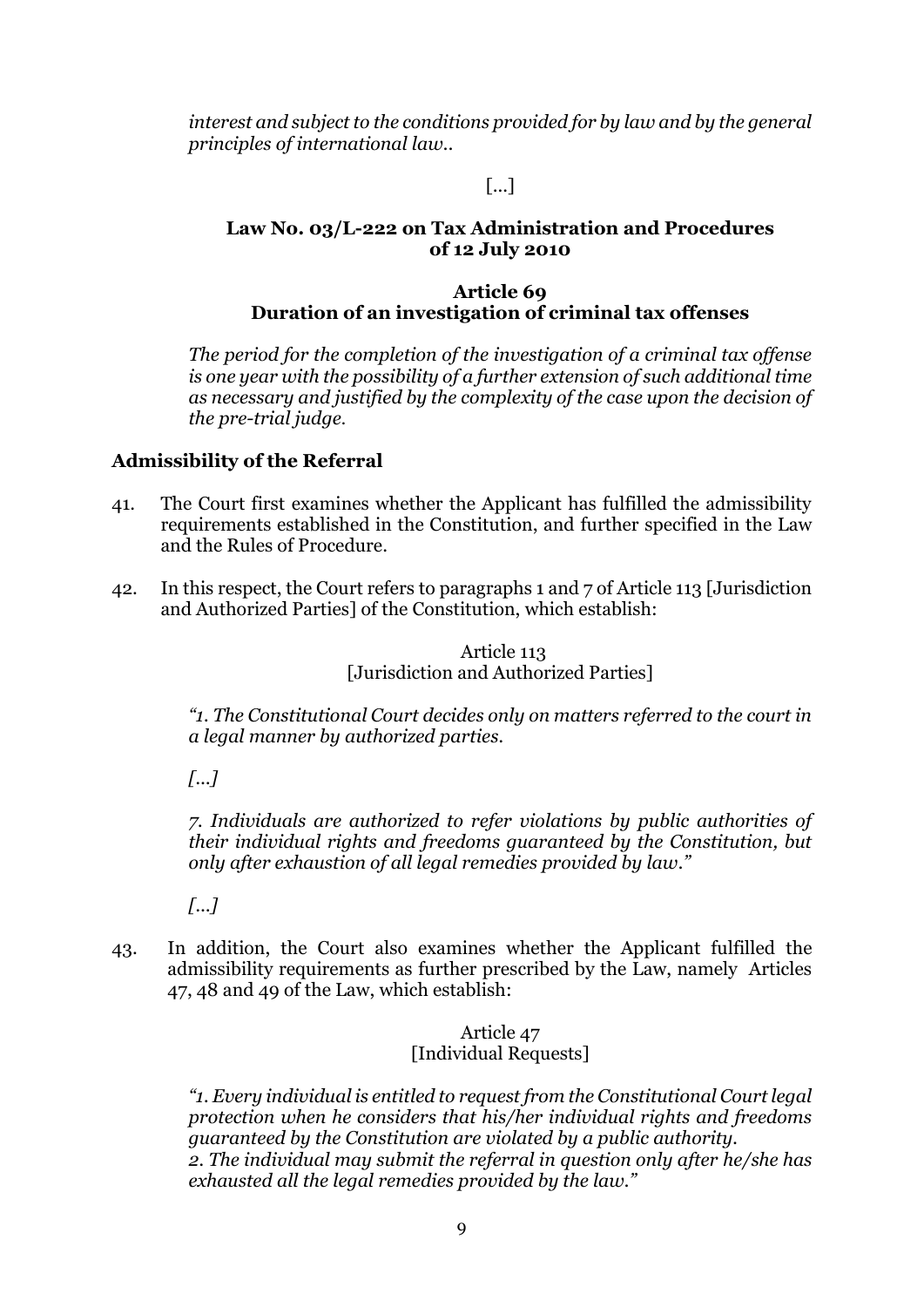#### Article 48 [Accuracy of the Referral]

*"In his/her referral, the claimant should accurately clarify what rights and freedoms he/she claims to have been violated and what concrete act of public authority is subject to challenge."* 

#### Article 49 [Deadlines]

*"The referral should be submitted within a period of four (4) months. The deadline shall be counted from the day upon which the claimant has been served with a court decision*...".

- 44. With regard to the fulfillment of the above-mentioned criteria, the Court considers that the Applicant: 1) has legitimized himself as an authorized party, within the meaning of Article 113.7 of the Constitution; 2) that the latter challenges the constitutionality of the act of public authority, namely the judgment of the Supreme Court Plm. no. 76/2020 of 8 April 2020; 3) that he has exhausted all available legal remedies, within the meaning of the second sentence of Article 113.7 of the Constitution and paragraph 2 of Article 47 of the Law; 4) that he has clearly specified the rights guaranteed by the Constitution and the ECHR, which he claims to have been violated, and has specified the act of the public authority, which constitutionality he is challenging, in accordance with the requirements of Article 48 of the Law; and 5) has submitted the referral within the legal deadline of four (4) months provided by Article 49 of the Law.
- 45. However, the Court also takes into account Rule 39 [Admissibility Criteria], namely paragraph (2) of the Rules of Procedure, which provides:

### Rule 39 (Admissibility Criteria)

*"(2) The Court may consider a referral as inadmissible if the referral is manifestly ill founded because the Applicant has not sufficiently proved and substantiated the claim ".*

- 46. The Court notes that the abovementioned rule, based on the case law of the European Court of Human Rights (hereinafter: the ECtHR) and of the Court, enables the latter to declare inadmissible referrals for reasons related to the merits of a case. More precisely, based on this rule, the Court may declare a referral inadmissible based on and after the assessment of its merits, namely if the latter deems that the content of the referral is manifestly ill-founded on constitutional basis, as defined in paragraph (2) of Rule 39 of the Rules of Procedure.
- 47. Based on the case law of the ECtHR but also of the Court, a referral may be declared inadmissible as "*manifestly ill-founded*" in its entirety or only with respect to any specific claim that a referral may constitute. In this regard, it is more accurate to refer to the same as "*manifestly ill-founded claims*". The latter,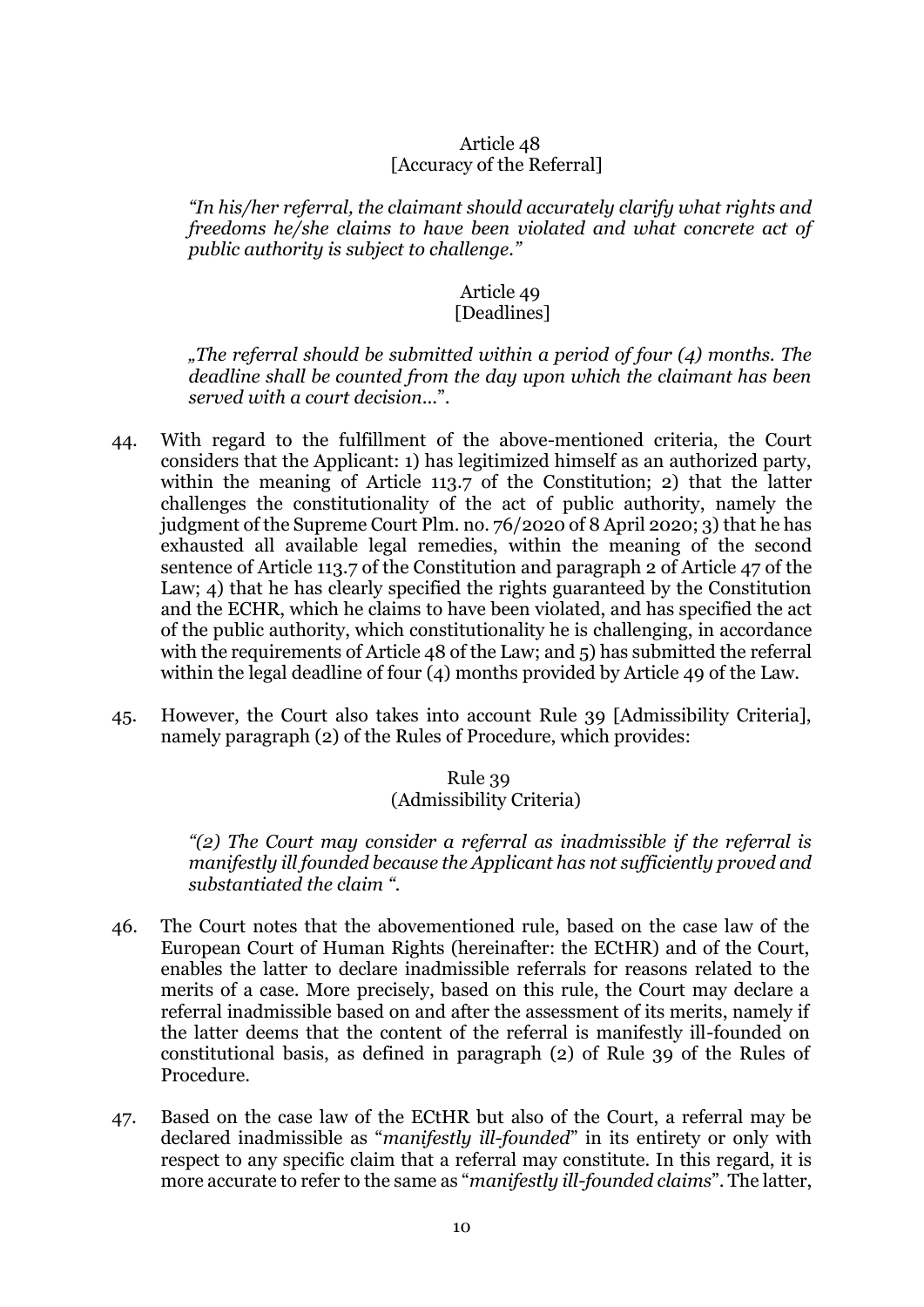based on the case law of the ECtHR, can be categorized into four separate groups: (i) claims that qualify as claims of "*fourth instance*"; (ii) claims that are categorized as "*clear or apparent absence of a violation*"; (iii) "*unsubstantiated or unsupported*" claims; and finally, (iv) "*confused or far-fetched*" claims*"* (see, ECtHR cases *Kemmachev v. France*, application no. 17621/91, category (i), *Mentzen v. Lithuania*, application no. 71074/01, category (ii) and *Trofimchuk v. Ukraine*, application no. 4241/03, category (iii).

- 48. In the assessment of the abovementioned allegations, the Court will apply the standards of case law of the ECtHR, in accordance with which, pursuant to Article 53 [Interpretation of Human Rights Provisions] of the Constitution, it is obliged to interpret the fundamental rights and freedoms guaranteed by the Constitution.
- 49. The Court recalls that the circumstances of the present case relate to the criminal proceedings against the Applicant in relation to tax evasion or non-presentation of the actual turnover realized within the activities of the economic entity NTP Marigona, which is co-owned by the Applicant. In relation to this case, first an administrative procedure was initiated with TAK, due to non-presentation of the actual turnover realized in the framework of carrying out activities, it obliged him to pay that part of income tax and fined the economic entity NTP "Marigona" in co-ownership of the Applicant, and then due to the same offence, the Basic Prosecution in Gjakova filed an indictment against the Applicant and his business partner for the criminal offense of Tax Evasion in Co-perpetration. This criminal procedure, which was the subject of judicial control, where initially, the Basic Court found the Applicant and his business partner guilty of committing a criminal offense, for which it imposed a fine and suspended sentence of imprisonment. In the appeal procedure, the Court of Appeals rejected as ungrounded the Applicant's appeal and upheld the Judgment of the Basic Court in its entirety. The Supreme Court also rejected the Applicant's request for protection of legality, in which case it found that the judgments of the lower instance courts were fair and lawful.
- 50. The Court recalls that the Applicant raises allegations regarding: *i.* violation of the right guaranteed by Article 31 of the Constitution and Article 6 of the ECHR in relation to the principle *ne bis idem*; *ii.* violation of the right under Article 31 of the Constitution and Article 6 of the ECHR in relation to the principle of equality of arms; *iii.* violation of the right guaranteed by Article 31 of the Constitution and Article 6 of the ECHR in relation to the erroneous or arbitrary manner of application of legal provisions and *iv.* violation of the rights guaranteed by Article 1 of Protocol no. 1 of the ECHR.

### *i. The Court's assessment regarding allegations of violation of the right guaranteed by Article 31 of the Constitution and Article 6 of the ECHR in relation to the principle ne bis in idem*

51. The Court recalls that principle *ne bis in idem* is guaranteed by Article 34 [Right not to be Tried Twice for the Same Criminal Act] of the Constitution, which establishes:

*"No one shall be tried more than once for the same criminal act".*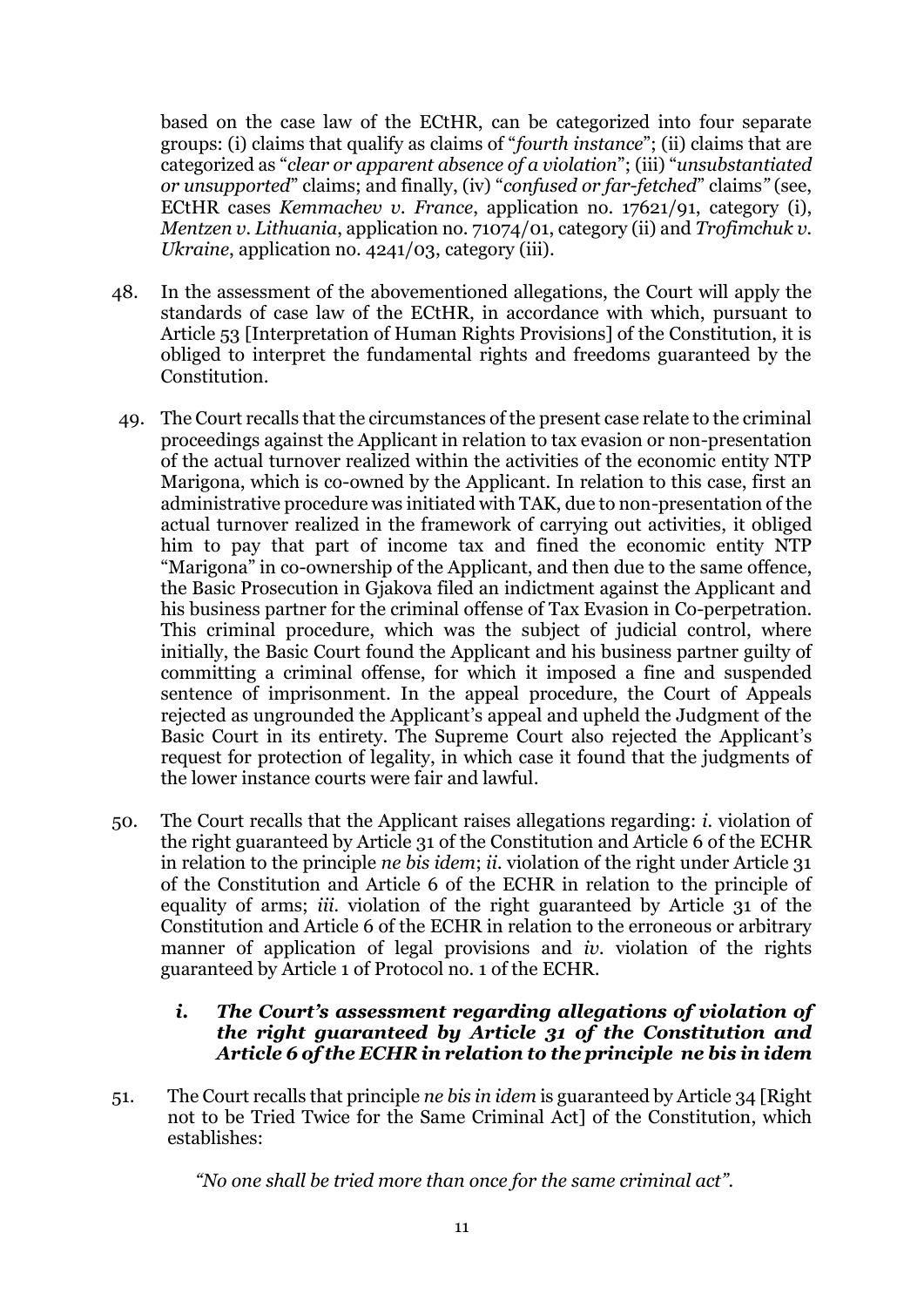- 52. Analyzing the first part of the Applicant's allegations regarding the principle *ne bis in idem*, the Court notes that with regard to this claim of the Applicant as to the filing of the indictment after the legal deadline, these allegations have been dealt also by the Supreme Court, which in its judgment stated, "*based on article 69 of Law no. 03-1-222 on tax administration and procedures it is foreseen that the duration of the investigation of criminal offenses in the field of taxes for the completion of investigations for the criminal offense is one year with the possibility of further extension of such additional time necessary and justified by the complexity of the case"*.
- 53. Taking into account the fact that by these allegations the Applicant has raised the issue of legality of the decisions of the regular courts, the Court notes that the reasoning of this part of the Applicant's allegations will be given in the part regarding the part of the allegations of the Applicant related to the other allegations of the Applicant in respect of erroneous application and interpretation of the law.
- 54. With regard to the second part of the Applicant's allegation concerning the violation of the principle *ne bis in idem* because he had already been fined once in the administrative proceedings for the same offense. The Court finds that in this case it is about two different procedures which were initiated due to nonreporing of real turnover or tax evasion.
- 55. In the administrative and criminal proceedings, the liability of the Applicant for illegal conduct was established on the basis of different legal norms and legal qualification. The obligation to pay the tax which was imposed on the Applicant in the administrative procedure and the punishment imposed on the Applicant in the criminal procedure have different purposes, the determination of the obligation to pay the tax (public debt) in the administrative procedure cannot be considered a penalty, but a public debt of the Applicant to the State, for which the Supreme Court reasoned that "*that criminal law was correctly applied when the convicts E.B. and L.K. have been found guilty of the criminal offense of tax evasion under Article 249 paragraph 2 in conjunction with paragraph 1 2 in conjunction with Article 23 of the CCK, because in the actions of the convicts are formed all the essential elements of the criminal offense for which they have been found guilty, therefore the allegations of the defense counsels of the convicts of the violations of the criminal law turn out to be ungrounded".*
- 56. The conduct of these two proceedings was foreseen for the Applicant and the Applicant from the beginning knew or should have known that the declaration of profits and consequently the payment of tax (payment of public debt) as well as the criminal prosecution were possible.
- 57. Therefore, the Court finds that, although the act of illegal conduct of the Applicant in both administrative and criminal proceedings derives from the same facts and events, the Applicant's allegations of violation of the principle *ne bis in idem* on the basis of what is said above are manifestly ill-founded, because, as can be concluded from the above, for the same case two proceedings have been conducted, administrative and criminal, while in relation to the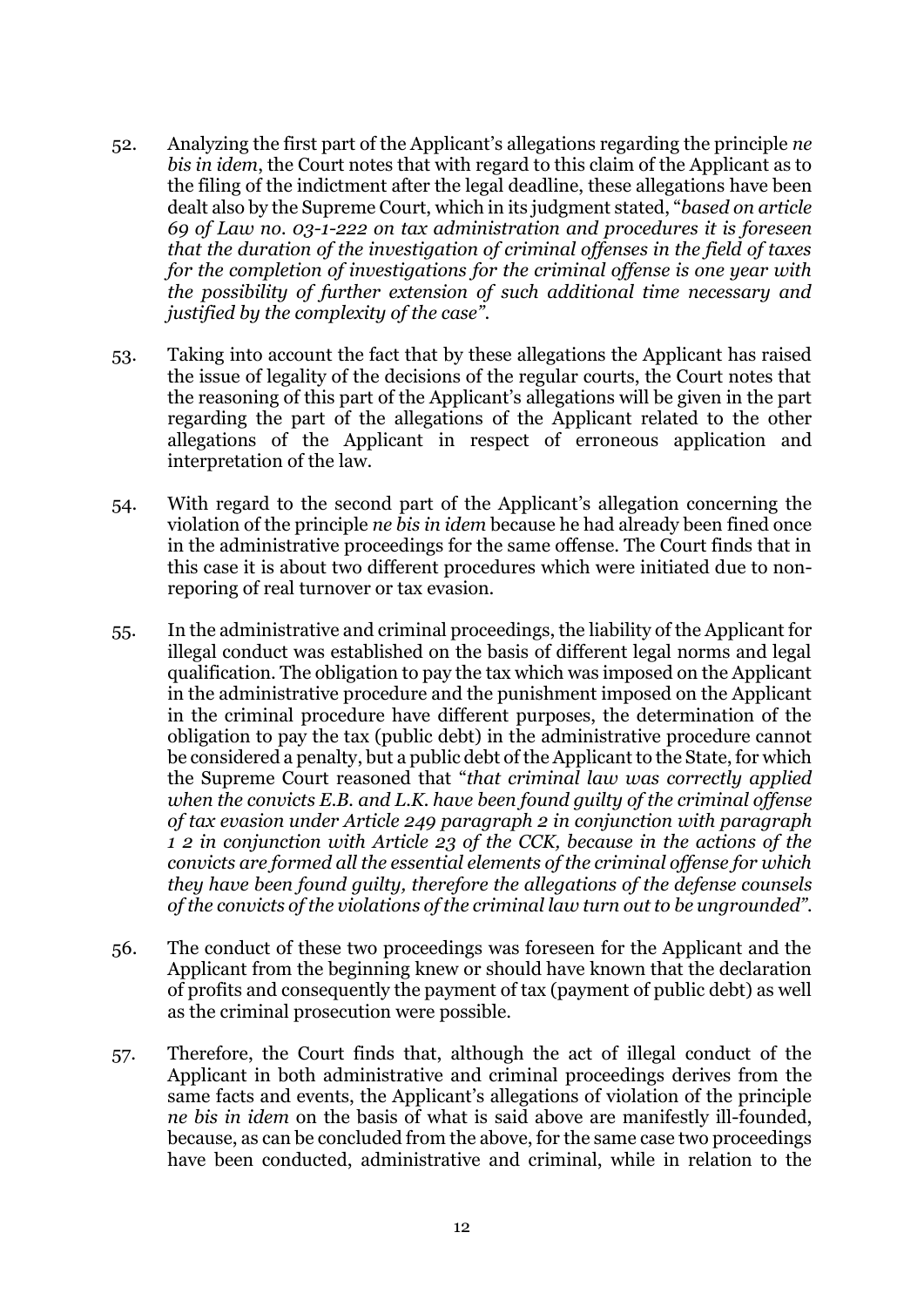illegal conduct of the Applicant, based on legal norms and various legal qualifications.

58. Therefore, the Court concludes that the Applicant's allegations of a violation of the right to fair and impartial trial guaranteed by Article 31 of the Constitution due to a violation of the principle *ne bis in idem* are (ii) claims that qualify as claims characterized by "*clear or apparent absence of a violation*"; and as such, these allegations of the Applicant are manifestly ill-founded on constitutional basis, as established in paragraph (2) of Rule 39 of the Rules of Procedure.

### *ii. The Court's assessment regarding the allegations of violation of the right guaranteed by Article 31 of the Constitution and Article 6 of the ECHR as to the principle of equality of arms*

- 59. The Court recalls that the Applicants allegations concerning the principle of equality of arms are related by the Applicant to *"the challenged report was issued by a partial expert, because the Applicant did not have an effective opportunity to participate in the expertise preparation process, the rejection of the request for the appointment of a new expert was not justified at all, therefore, the violation of the principle of "equality of arms" against the Applicant was committed".*
- 60. In the present case, the Court considers that under Article 6 paragraph 3 item d) of the ECHR, the party is not given an unrestricted right to hear witnesses or to present other evidence before the Court, but , as a rule, it is the duty of the regular courts to assess whether it is necessary to summon specific witnesses, and whether the statements of the proposed witnesses or the presentation of other proposed evidence and actions would be relevant and sufficient for deciding in a specific case (See, ECtHR partial Decision on Admissibility of 5 July 2005, *Harutyunyan v. Armenia*, No. 36549/03).
- 61. In that regard, the Court notes that the Basic Court, in its Judgment A. No. 540/13 reasoned that, *" for the determination of the factual situation during the court hearing it heard the witnesses: Fadil Alaj and Arsim Spahija as well as the financial expert Ali Shunjaku, as well as administered the material evidence proposed by the parties, namely: TAK control report dated 23.01.2011 in business name NPT "Marigona" Gjakova, purchase book, sales book, cash book, bank details, balance and receipts as well as invoices that are mentioned in the control report dated 23.01.2011, bank cards mentioned in the report of the control situation dated 23.01.2011, the situation of the siktasi dated 11.06.2012 in which the total debt divided on the basis of tax penalties and interest is ascertained, the decision of the independent board for reconsiderations with number A. no. 277 dated 15.06.2006; expertise of the financial expert Ali Shunjaku dated 21.08.2013, decision of the Tax Administration of Kosovo- Complaints Department with number 5712012 dated 02.05.2012, Decision of the Independent Review Board in Prishtina with number A. no. 66/2012 TAK dated 09.07.2014, and heard the defense of the accused Et 'hem Bokshi and Luan Kazazi".*
- 62. Moreover, the Court notes that the Court of Appeals and the Supreme Court, in their judgments, provided clear and detailed reasoning as to the issue of the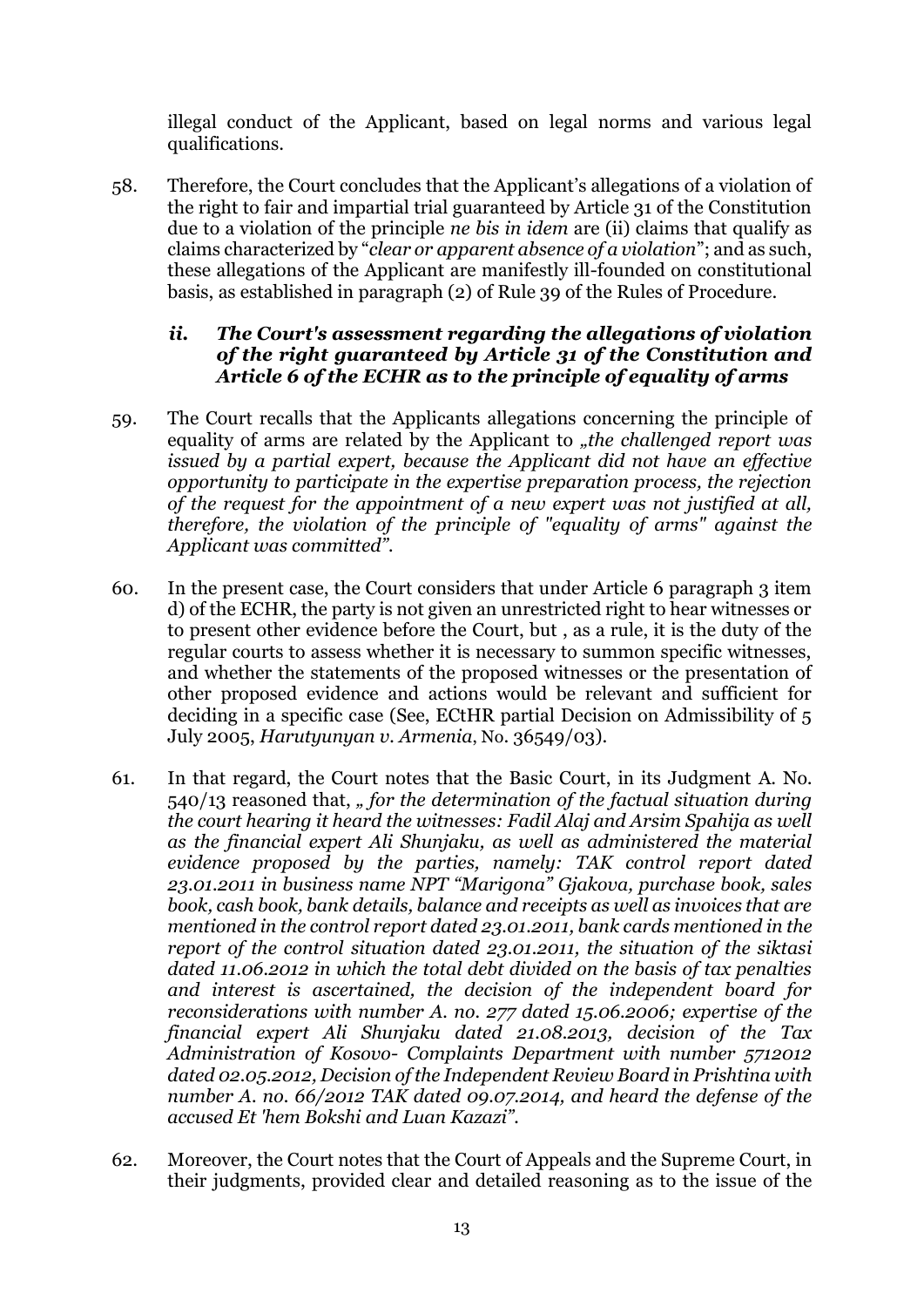evidence that the Basic Court accepted, as well as on the issue of evidence which it rejected. The Supreme Court reasoned this allegation of the Applicant, *"Regarding the allegtaion of the defense counsels that the court rejected their proposal for the appointment of a financial expertise, this court considers that the first instance court has presented the reasoning in this regard and has given sufficient reasons, because the defense counsels have not given reasons that will ascertain the contradictions of the expertise of the expert and his contradictions with the evidence as claimed by the defense, From this court rightly found that the appointment of another expert was unnecessary for this criminal case, and in accordance with Article 142 of the CPCK, the court may appoint another expert if the data and findings of the experts differ substantially or when their findings are unclear, incomplete or contradictory to themselves or to the circumstances under consideration and if these flaws cannot be remedied with the re-examination of the experts, the opinion of other experts may be sought, and in the present case the court has rightly assessed that the defense has not given sufficient reasons regarding the contradictions or findings of the expert Ali Shunjaku and there was no other expert on this issue and therefore rejected the defense proposal as ungrounded, and the allegation that the principle of "equality of arms" has been violated turns out to be ungrounded, as there can be no question of any violation of equality".*

- 63. The Court has already noted that the regular courts have conducted an extensive and comprehensive procedure in which evidence was presented by the Applicant and the TAK. Furthermore, the regular courts considered the Applicant's request for another independent expertise of another financial expert, reasoning that, *"pursuant to Article 142 of the CPCK, the court may appoint another expert if the data and findings of the experts differ substantially or when their findings are unclear, incomplete or in contradiction with themselves or with the circumstances examined and in case these flaws cannot be avoided by re-examination of experts the opinion of other experts may be sought, and in this case the court rightly assessed that the defense did not provide sufficient reasons regarding the contradictions or findings of expert Ali Shunjaku and there was no other expert on the matter and therefore rejected the defense proposal as ungrounded".*
- 64. In view of the above, the Court considers that the regular courts have provided clear and accurate arguments to support all their findings and conclusions. Therefore, the Court cannot assess the proceedings in the regular courts as arbitrary.
- 65. In the circumstances of the present case, the Court considers that the Applicant has not sufficiently substantiated his allegations that during the court proceedings he had not the benefit of the conduct of the proceedings based on adversarial principle; that he was not able to present the allegations and evidence he considered relevant to its case at the various stages of those proceedings; he was not given the opportunity to challenge effectively the allegations and evidence presented by the responding party; that the courts have not heard and considered all his allegations, and which, viewed objectively, were relevant for the resolution of his case, and that the factual and legal reasons against the challenged decision were not presented in detail by the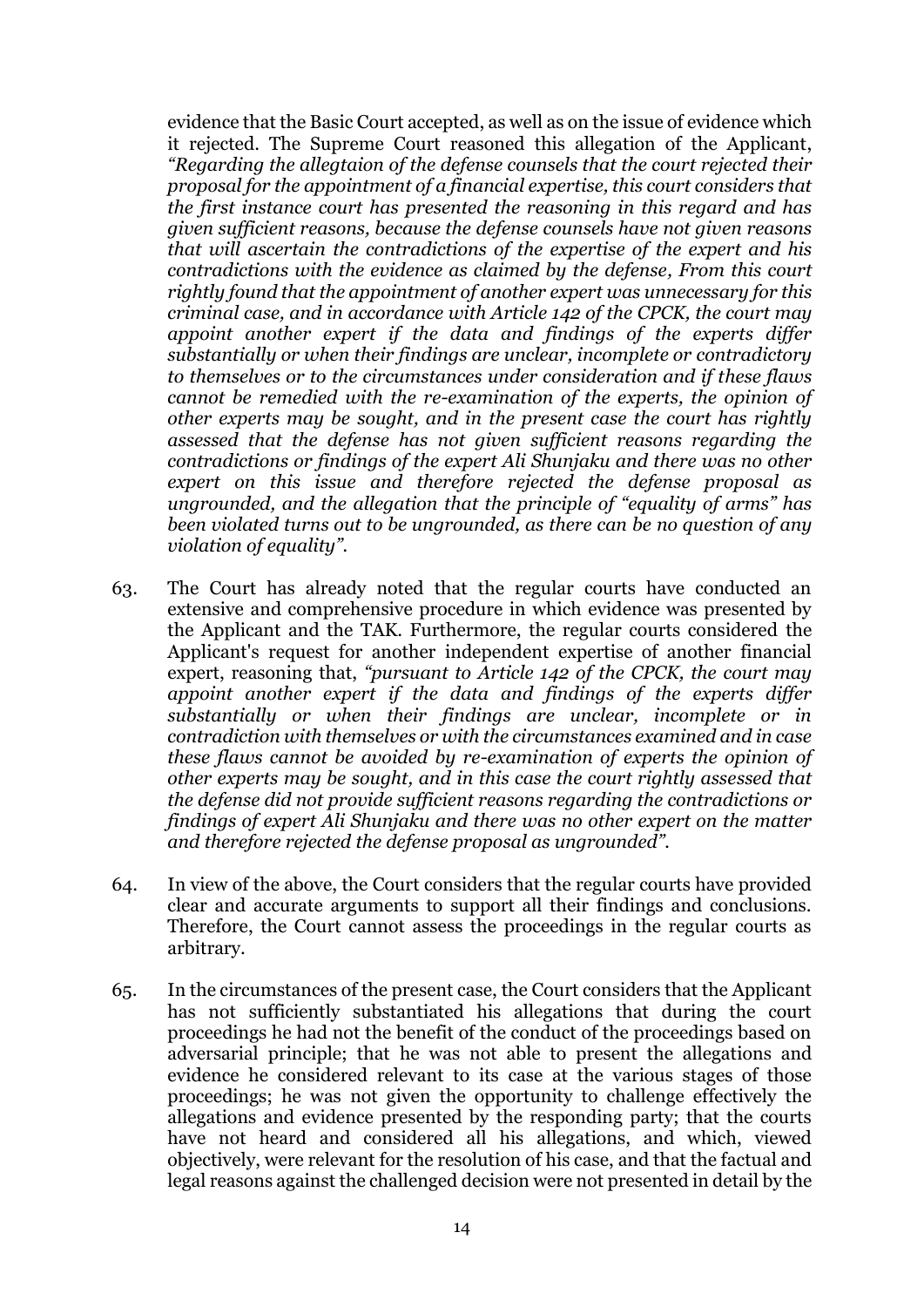Basic Court, the Court of Appeals and the Supreme Court. Therefore, the Court considers that the proceedings, viewed in entirety, were fair (See the ECtHR case, *Khan v. the United Kingdom* no. 35394/97, Decision of 4 October 2000).

- 66. The Court further reiterates that the Applicant's dissatisfaction with the outcome of the proceedings before the regular courts, cannot of itself raise an arguable claim of the violation of the right to fair and impartial trial (see, *mutatis mutandis*, ECtHR case *Mezotur - Tiszazugi Tarsulat v. Hungary*, Decision of 26 July 2005, paragraph 21).
- 67. As a result, the Court considers that the Applicant did not substantiate the allegations that the relevant proceedings were in any way unfair or arbitrary and that the challenged decision violated the rights and freedoms guaranteed by the Constitution and the ECHR (See, *mutatis mutandis,* the ECtHR case, *Shub v. Lithuania,* No. 17064/06, Decision of 30 June 2009).
- 68. Therefore, the Court concludes that the Applicant's allegations of a violation of the right to fair and impartial trial guaranteed by Article 31 of the Constitution and Article 6 of the ECHR in relation to the principle of equality of arms are (iii) allegations which qualify as "*unsubstantiated or unsupported*"; and as such, these allegations of the Applicant are manifestly ill-founded on constitutional basis, as set out in paragraph (2) of Rule 39.

### *iii. The Court's assessment regarding the allegations of violation of the right guaranteed by Article 31 of the Constitution and Article 6 of the ECHR in relation to erroneous or arbitrary application of legal provisions*

- 69. In reviewing these allegations regarding the erroneous interpretation of the law, where the Applicant alleges that during the investigations conducted by the State Prosecutors Office, no action was taken within the meaning of Article 122, paragraphs 2 and 132, paragraph 5.7 of the CPCRK paragraph 5 of the CPCRK, and that the norms of Article 69 of Law no. 03-1-222 on the duration of the investigation of criminal offenses in the field of tax administration have not been respected. The Court initially points out that this allegation is essentially related to the erroneous determination of the factual situation and the erroneous application of the applicable law, allegations which the Court, in accordance with its case law as well as the case law of the ECtHR, considers as *"fourth instance allegations".*
- 70. In the context of this category of claims, the Court emphasizes that based on the case law of the ECtHR, but also taking into account its peculiarities, as are determined through the ECHR (see in this context, clarification in the Practical Guide of the ECtHR of 30 April 2020 on Admissibility Criteria; part I. Admissibility Based on Merit; A. Manifestly ill-founded claims; 2. "Fourth instance" paragraphs 281 to 288), the principle of subsidiarity and the fourth instance doctrine, it has consistently emphasized the difference between *"constitutionality"* and *"legality"* and has asserted that it is not its duty to deal with errors of facts or law, allegedly committed by a regular court, unless and insofar such errors may have violated the rights and freedoms protected by the Constitution and/or the ECHR (see, in this context, *inter alia*, the cases of Court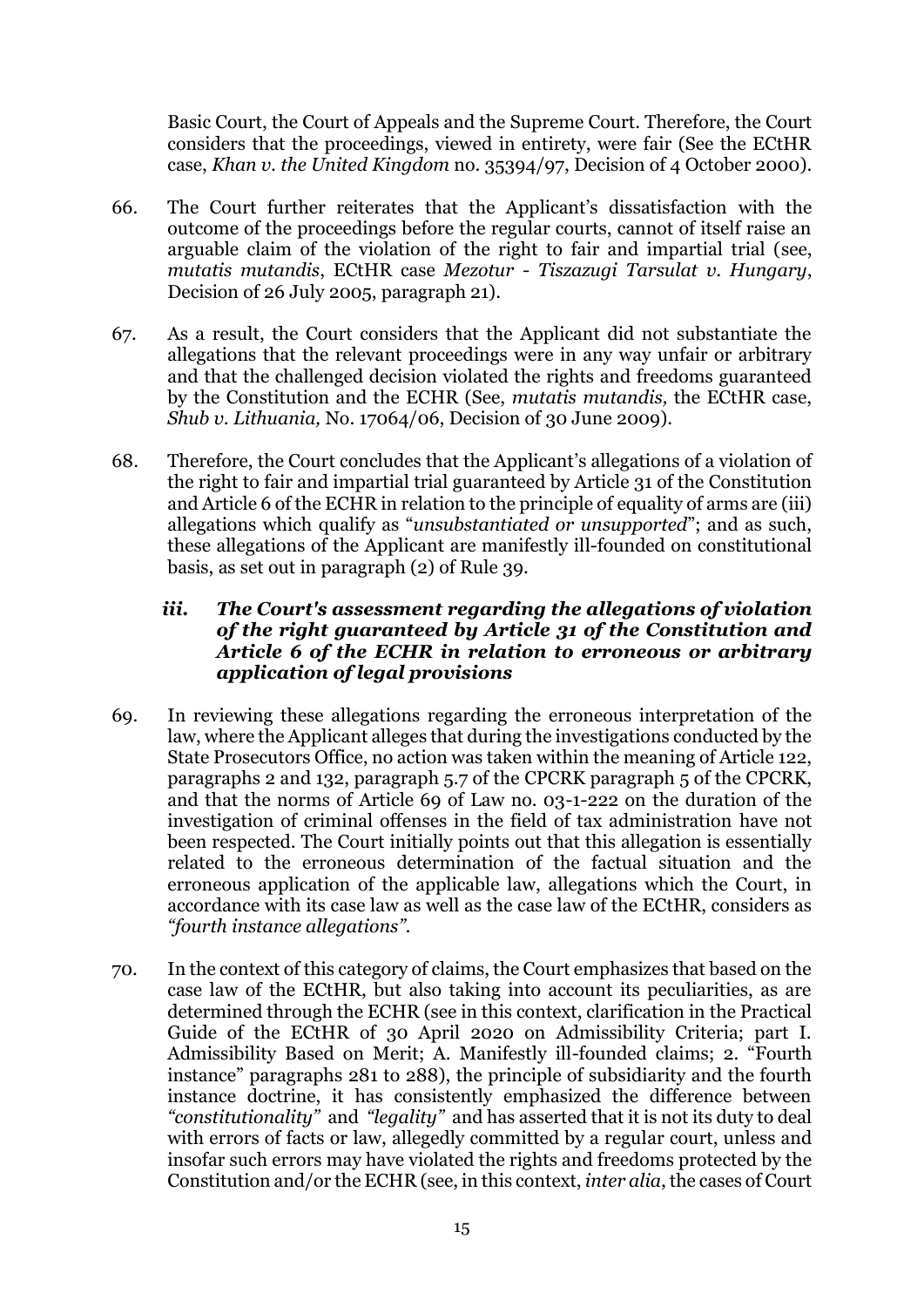KI179/18, Applicant *Belgjyzar Latifi*, Resolution on Inadmissibility of 23 July 2020, paragraph 68; KI49/19, Applicant *Limak Kosovo Joint Stock Company International Airport JSC, "Adem Jashari",* Resolution of 31 October 2019, paragraph 47; KI56/17, Applicant *Lumturije Murtezaj*, Resolution on Inadmissibility, of 18 December 2017, paragraph 35; and KI154/17 and KI05/18, Applicants, *Basri Deva, Afërdita Deva and the Limited Liability Company "Barbas"*, Resolution on Inadmissibility, of 12 August 2019, paragraph 60).

- 71. The Court has consistently reiterated that it is not the role of this Court to review the conclusions of the regular courts concerning the factual situation and the application of the substantive law and that it cannot itself assess the facts which have led a regular court to adopt one decision rather than another. Otherwise, the Court would act as a court of *''fourth instance*", which would result in exceeding the limits imposed on its jurisdiction (See, in this context, the case of the ECtHR *Garcia Ruiz v. Spain*, Judgment of 21 January 1999, paragraph 28 and the references used therein; and see also the cases of the Court, Kl49/19, cited above, paragraph 48, and Kl154/17 and KI05/18, cited above, paragraph 61).
- 72. The Court, however, states that the case law of the ECtHR and the Court also provide for the circumstances under which exceptions from this position must be made. As stated above, while it is primarily for the regular courts, to resolve the problems in respect of interpretation of the applicable law, the role of the Court is to ensure and verify whether the effects of such interpretation are compatible with the Constitution and the ECHR (See, the ECtHR case, *Miragall Escolano and Others v. Spain*, Judgment of 25 May 2000, paragraphs 33-39; and see also the case of Courts KI154/17 and KI05/18, cited above, paragraph 63). In principle, such an exception relates to cases which result to be apparently arbitrary, including those in which a court has "*applied the law in manifestly erroneous manner"* in a particular case and which may have resulted in "*arbitrary conclusions*" or "*manifestly unreasoned*" for the respective applicant (for a more detailed explanation regarding the concept of "*application of law in a manifestly erroneous manner*", see, *inter alia*, the ECtHR Guide on Article 6 of the European Convention (civil limb), of 31 August 2020, part IV. Procedural requirements; 3. Fourth instance; b. Scope and limits of the Court's supervision, paragraphs 329-333; and the case of Court KI154/17 and KI05/18, cited above, paragraphs 60 to 65 and the references used therein).
- 73. The Court notes that in relation to these allegations of the Applicant, the Court of Appeals reasoned that in the Applicant's case there were no two indictments as he claims, but that on 25.03.2015 *only the technical error regarding the legal qualification of the criminal offense was rectified*.
- 74. The Court also notes that in the light of these allegations, the Supreme Court reasoned that as regards the duration of the investigation, the duration of the investigation for the tax offense is one year, with the possibility of further extension of that additional time required and justified by the complexity of the case.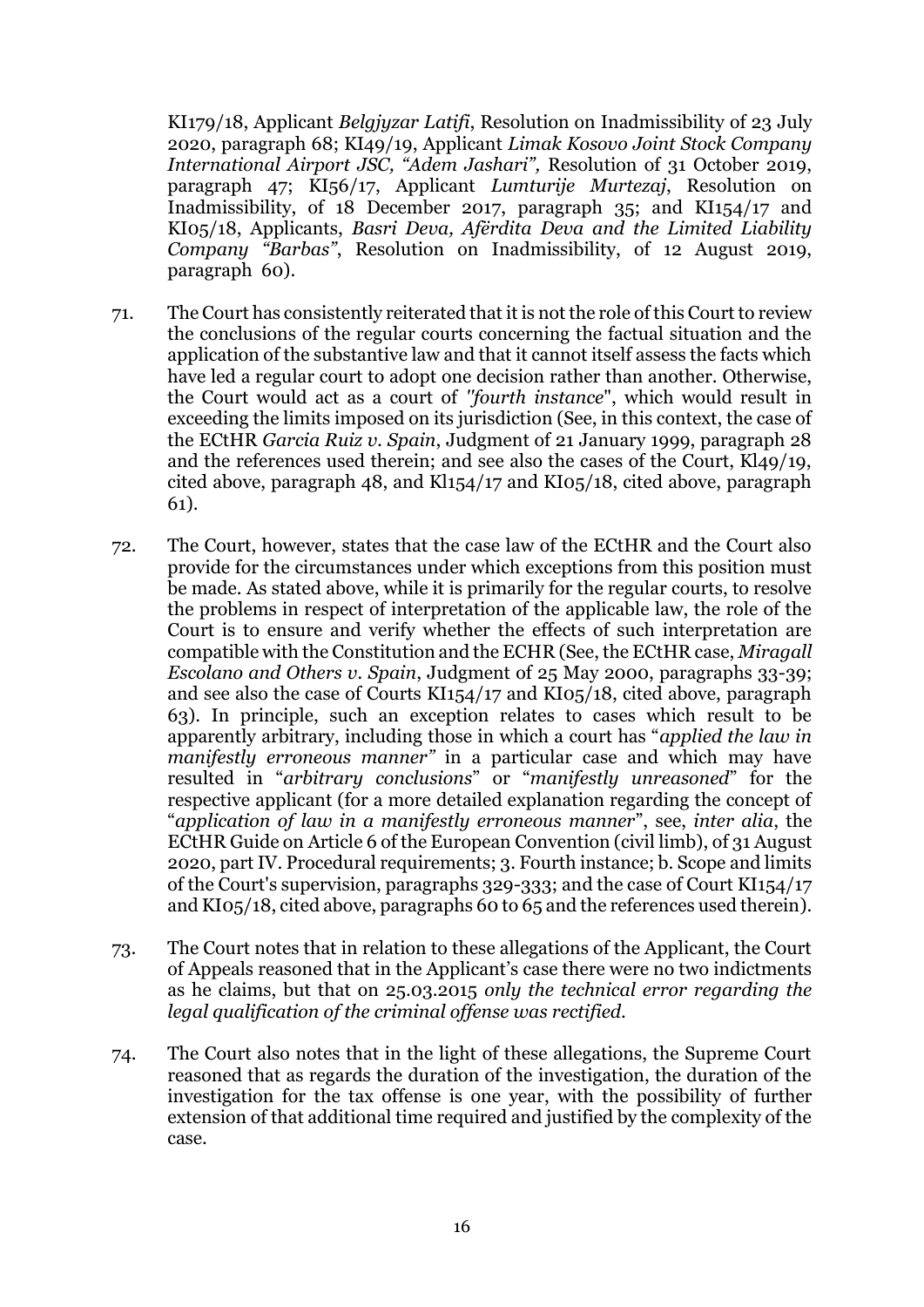- 75. In the part of the reasoning of the judgment of the Court of Appeals, which has to do with the time limit of the investigation period, it is stated, *"The indictment was filed within 1 year as provided by Article 69 of the special law, Law no. 03/L-222 on Tax Administration and Procedures, because the decision to initiate investigations PP/II. no. 756/2012 was served on 14.05.2013, while the indictment PP/II. no. 756/2012 was submitted to the court on 14.11.2013, which means within a period of one year, in accordance with Article 69 of Law no. 03/L-222 on Tax Administration and Procedures, while regarding the indictment PP/II. no. 756/2012 of 25.03.2015, this court considers that we are not dealing with two indictments as claimed by the defense counsels of the accused with complaints, because according to the letter of the prosecution of 25.03.2015 it is confirmed that only the technical error regarding the legal qualification of the criminal offense was corrected, therefore the appealing allegations regarding essential violations of the provisions of the criminal procedure are ungrounded".*
- 76. In these circumstances, taking into account the Applicant's allegations and the facts presented, as well as the reasoning of the regular courts elaborated above, the Court considers that the Applicant does not prove and sufficiently substantiate his allegation that the regular courts may "*have applied the law in manifestly erroneous manner*", resulting in "*arbitrary*" or "*manifestly unreasonable*" conclusions for the Applicant and, accordingly, his allegations of erroneous application and interpretation of the applicable law qualify as "*fourth instance*" allegations and as such, reflect allegations at the level of "*legality*" and are not argued at the level of "*constitutionality".* Consequently, the latter are manifestly ill-founded on constitutional basis, as provided for in paragraph (2) of Rule 39 of the Rules of Procedure.

#### *iv. The Court's assessment regarding the allegations of violation of the rights guaranteed by Article 1 of Protocol no. 1 of the ECHR*

- 77. In addition, the Court notes that the Applicant alleges that his rights guaranteed by Article 1 of Protocol No. 1 of the ECHR have been violated by the challenged decision of the Supreme Court. In the present case, the Applicant only mentions the relevant article of the ECHR, but does not further elaborate on how and why the violation of this relevant Article of the ECHR occurred. The violation of this article is essentially related by the Applicant to the alleged erroneous application of the law, namely the violations of Article 31 of the Constitution, Article 6 of the Convention, while these allegations of the Applicant have already been assessed by the Court as manifestly ill-founded in accordance with the Constitution (see, the case of Court KI166/20, Applicant: *Ministry of Labor and Social Welfare*, Resolution on Inadmissibility of 17 December 2020, paragraph 52).
- 78. The Court recalls that it has consistently reiterated that the mere reference to Articles of the Constitution and the Convention and their mention is not sufficient to build an arguable allegation for a constitutional violation. When alleging such violations of the Constitution, the applicants must provide reasoned allegations and compelling arguments (see, in this context, the cases of the Court KI175/20, Applicant: Privatization Agency of Kosovo, Resolution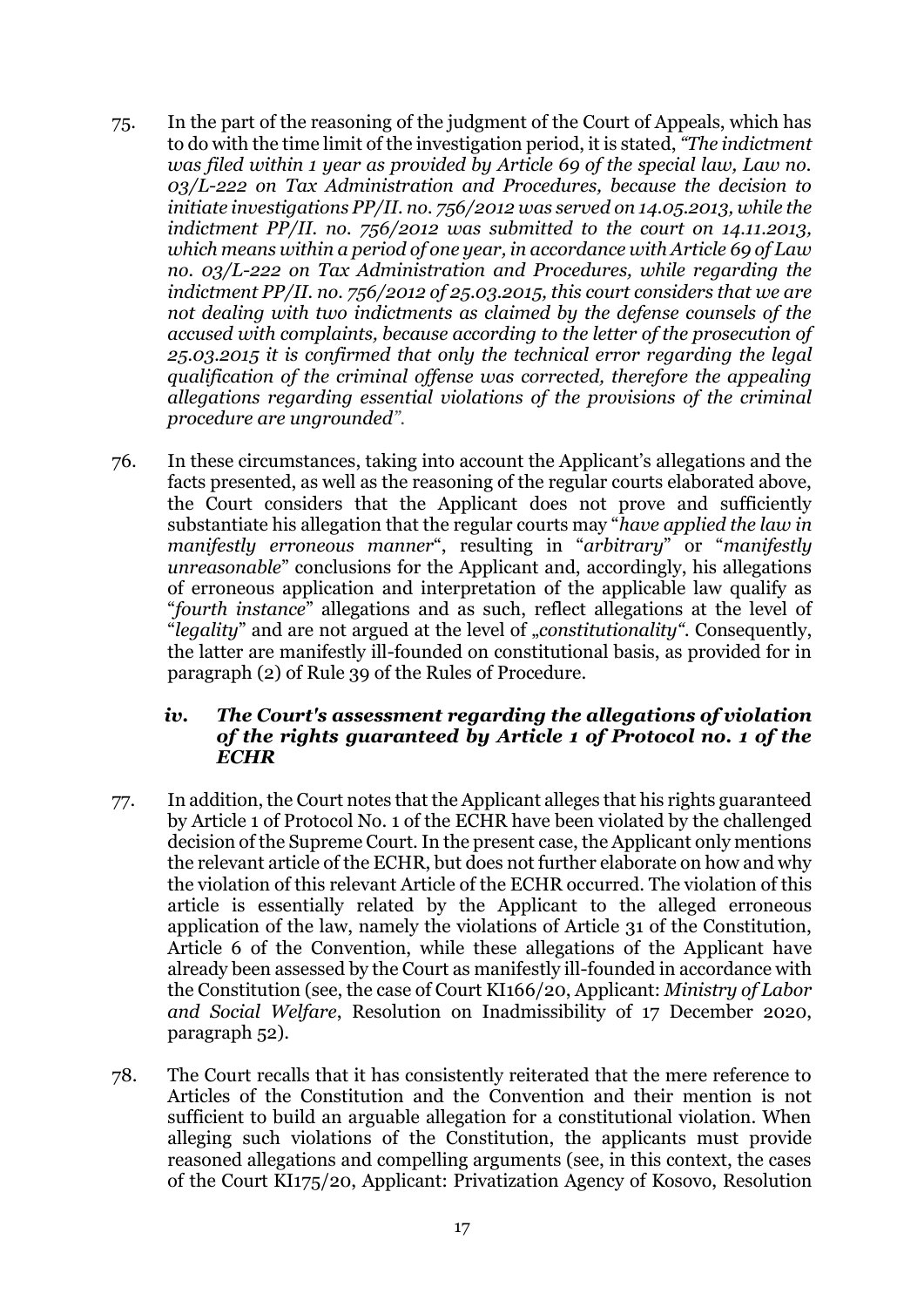on Inadmissibility, of 27 April 2021, paragraph 81; see the case of Court KI166/20, cited above, paragraph 51). Therefore, with respect to these allegations, the Court in accordance with its practice declares the Applicant's Referral as manifestly ill-founded and consequently inadmissible.

79. Therefore, the Court concludes that the Applicant's allegations of a violation of Article 1 of Protocol no. 1 of the ECHR, must be declared inadmissible as manifestly ill-founded as these allegations fall into category (iii) of the "*unsubstantiated or unsupported*" allegations because the Applicant has not sufficiently substantiated and supported his allegations in relation to the violations of his rights, he merely mentioned only one or more provisions of the ECHR or the Constitution, without explaining how they were violated, therefore, the latter are manifestly ill-founded on constitutional basis, as established in paragraph (2) of Rule 39 of the Rules of Procedure.

### **Conclusion**

- 80. In conclusion, the Court with respect to the Applicant's allegations of violation *i.* of the right guaranteed by Article 31 of the Constitution and Article 6 of the ECHR in relation to the principle *ne bis in idem* qualifies the latter as allegations of (ii) the second category characterized by "*clear or apparent absence of violation*"; *ii.* violation of the right from Article 31 of the Constitution and Article 6 of the ECHR in relation to the principle of equality of arms qualifies the same as allegations of the third category (iii) "*unsubstantiated or unsupported*" allegations; *iii* violation of the right guaranteed by Article 31 of the Constitution and Article 6 of the ECHR in relation to erroneous or arbitrary application of legal provisions qualifies the latter as allegations of the first category (i) the "*fourth instance*" allegations; and *iv*. violation of the rights guaranteed by Article 1 of Protocol no. 1 of the ECHR, the Court classifies the latter as allegations of the third category (iii) category which is characterized by "*unsubstantiated or unsupported*" allegations and as such, they are manifestly ill-founded on constitutional basis.
- 81. Therefore, the Court concludes that the Applicant's Referral must be declared as manifestly ill-founded on constitutional basis in its entirety, and therefore inadmissible, as established in Rule 39 (2) of the Rules of Procedure.

### **FOR THESE REASONS**

The Constitutional Court, in accordance with Article 113.1 and 113.7 of the Constitution, Article 20 of the Law and Rules 39 (2) and 59 (1) of the Rules of Procedure, in the session held on 3 November 2021, by majority of votes

#### **DECIDES**

- I. TO DECLARE the Referral inadmissible;
- II. TO NOTIFY this Decision to the Parties;